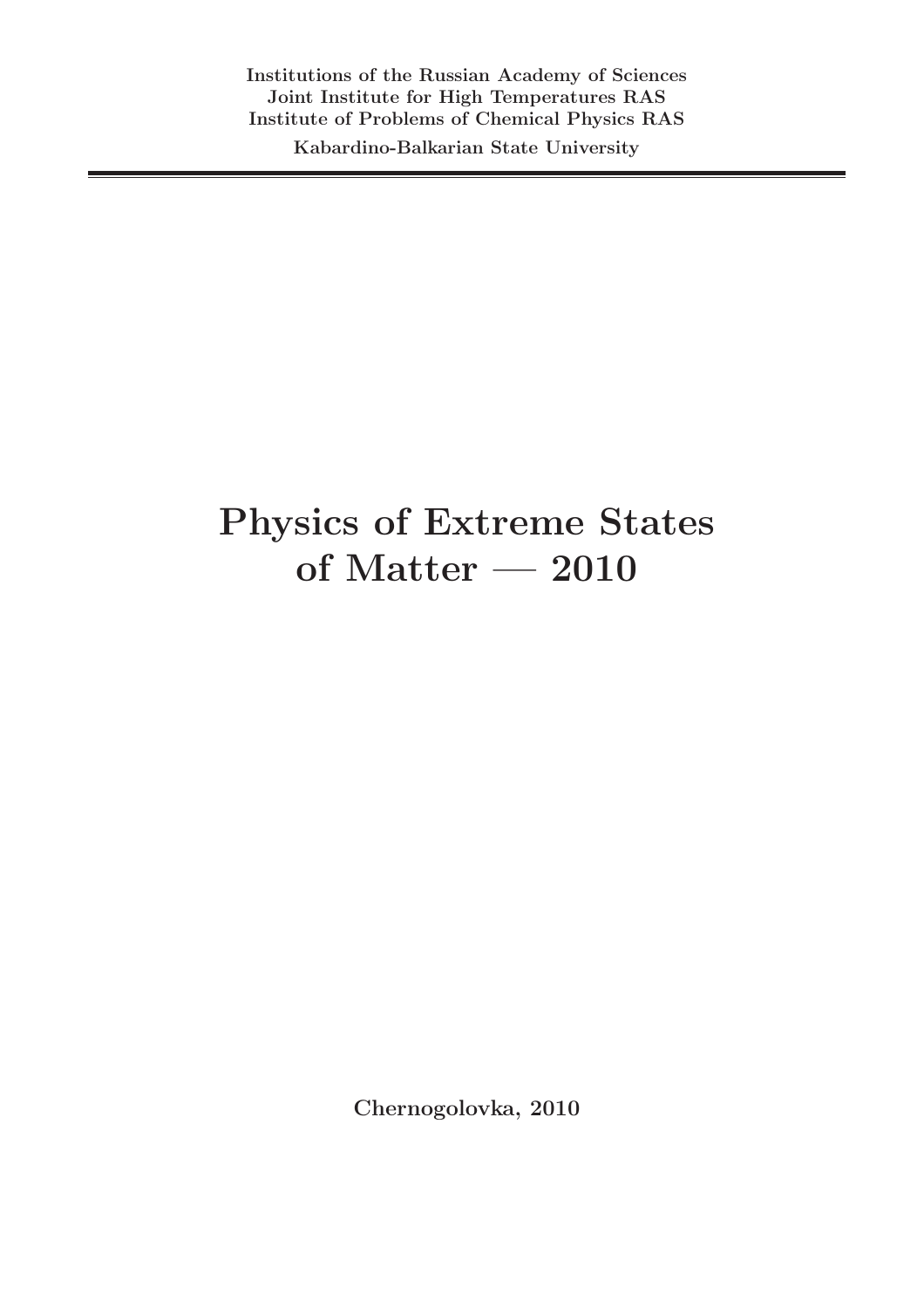## Physics of Extreme States of Matter — 2010

Edited by academician Fortov V. E., Karamurzov B. S., Temrokov A. I., Efremov V. P., Khishchenko K. V., Sultanov V. G., Levashov P. R., Kanel G. I., Iosilevski I. L., Milyavskiy V. V., Mintsev V. B., Petrov O. F., Savintsev A. P., Shpatakovskaya G. V.

This compendium is devoted to investigations in the fields of thermal physics of extreme states of matter and physics of high energy densities. Different models and results of theoretical calculations of equations of state of matter at high pressure and temperature, physics of shock and detonation waves, experimental methods of diagnostics of ultrafast processes, interaction of intense laser, x-ray and microwave radiation, powerful ion and electron beams with matter, techniques of intense energy fluxes generation, low-temperature plasma physics, issues of physics and power engineering, and technology projects are considered. The majority of the works has been presented at the XXV International Conference on Equations of State for Matter (March 1–6, 2010, Elbrus, Kabardino-Balkaria, Russia). The edition is intended for specialists in physical and technical problems of power engineering.

The conference is sponsored by the Russian Academy of Sciences and the Russian Foundation for Basic Research (grant No. 10-02-06043).

ISBN 978-5-901675-96-0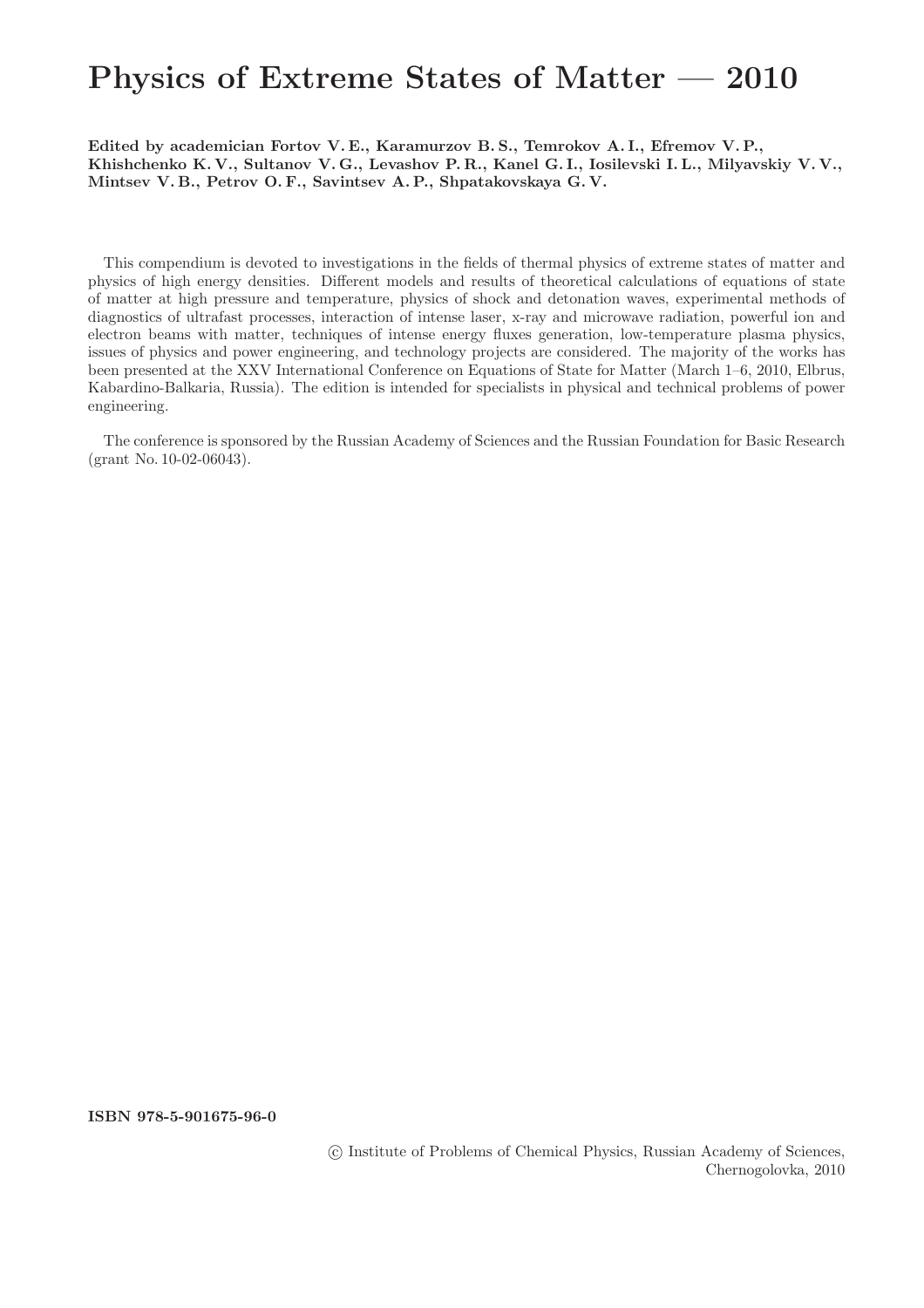M.F., Laskin I.N., Saveliev A.S., Semin N.V., Volodin V.V. // J. Lost Prevent. Process Industr. 2008. V. 21(2). P. 185–198.

- 4. Gelfand B.E., Popov O.E., Chayvanov B.B. // Hydrogen: parameters of combustion and explosion (in Russian). M.: 2008. P. 288.
- 5. Sakurai A. // Proc. 15th Shock Waves and Shock Tubes Symposium 1985. P. 77–86.
- 6. Matthews C. // A quick guide to pressure relief valves (PRVs). Professional Engineering Publishing. London. 2004.
- 7. Divakov O.G., Eremin A.V., Ziborov V.S. // CD-Proc. 22nd Int. Symp. Shock Waves. 1999. Paper # 3974.
- 8. Bozhenkov S.A., Starikovskaia S.M., Starikovskii A.Yu. // 17th Int. Symposium on Gas Kinetics. 2002. CP. 25.

## THE EFFECT OF BURST DISK OPENING ON COMBUSTIBLE MIXTURE FORMATION PRECEEDING HYDROGEN SPONTANEOUS IGNITION Bragin M.V.∗ , Molkov V.V.

University of Ulster, Newtownabbey, United Kingdom (Great Britain) \*mv.bragin@ulster.ac.uk

Abstract. Up to date little research has been done to study the effect of a finite time burst disk rupture on the formation of combustible mixture and spontaneous ignition of hydrogen during sudden release into air. An experimental observation of spontaneous hydrogen ignition at storage pressures as low as 13.5 bar was reported recently [1]. The paper investigates the difference in dynamics of the initial stage after opening of an imaginary non-inertial membrane and realistic inertial burst disk separating high pressure hydrogen from the air within a pressure relief device (PRD). The numerical simulations performed by the LES model.

Introduction. Hydrogen is an ecologically clean fuel to be used as an energy carrier or storage for renewable sources. Safety is the main concern for the emerging hydrogen economy.

It is known that sudden release of high-pressure hydrogen into air can spontaneously ignite without any apparent ignition sources present [2]. However, no references to spontaneous ignition problem or engineering design to avoid it can be found in regulations, codes and standards for handling compressed hydrogen.

Earlier numerical studies by Bazhenova et al. [3, 4], Liu et al. [5], and Xu et al. [6] were focused on unconfined release from high-pressure storage directly into the atmosphere. While spontaneous ignition was demonstrated by numerical simulations, no experimental proof exists up to date. Experimentally spontaneous ignition was observed in experiments with attachment tubes positioned downstream of a membrane by Dryer et al. [7], Mogi et al. [8, 9], Golub et al. [10, 11], and Pinto et al. [12]. The most recent study by Lenkevich et al. [1] demonstrated spontaneous ignition in a T–shaped pressure relief device (PRD) for initial hydrogen pressure as low as 13.5 atm.

In their earlier work Dryer et al. [7] speculated on the importance of the initial stage of membrane rupture on the mixing and subsequent spontaneous ignition process. They concluded that at low pressures, the chemical ignition time becomes the limiting factor, while at high pressures, the mixing time to achieve significant flammable mixture volume is the limiting factor. Up to now a little research have been done on this subject except recent works by Wen et al. [13] and Lee and Jeung [14] where the problem was partially addressed. The aim of this work is a comparative study of the initial dynamics of hydrogen-air mixing in the geometry of the pressure relief device (PRD) [1] for two cases: non-inertial membrane and inertial burst disk.

The model. The LES model of spontaneous ignition described in [15] is applied in this study. The set of main governing equations can be found elsewhere [16]. The RNG theory is employed for subgrid-scale modelling of turbulence. The reaction rate that appears in species transport equation was modelled using the Eddy-Dissipation-Concept (EDC) model [17], which incorporates detailed Arrhenius chemical kinetics. The model assumes that reaction occurs in small turbulent structures, called fine scales. In this study the detailed 21–step chemical reaction mechanism of hydrogen combustion in air employing 37 elementary reactions is applied [18].

Numerical details and burst disk rupture modelling approach. The geometry of high pressure system and T-shape PRD was taken from [1]. The high pressure system consisted of a 210 mm long tube with 16 mm internal diameter (ID) followed by a 280 mm long tube with 10 mm ID at the end of which the burst disk followed by a PRD was installed. PRD had 6.5 mm ID main tube with a flat end having two side openings connected to exit tubes of 4 mm ID.

The grid was created using GAMBIT tool of commercial CFD package FLUENT. The main tube and exit tubes were meshed with an unstructured hexahedral grid with uniform control volume (CV) size of about 400  $\mu$ m both along the tube and a similar characteristic CV size in the cross-section. The anticipated combustion area was meshed with tetrahedral CVs with size of about 200  $\mu$ m. The high-pressure chamber was meshed with the smallest CV size of about 250  $\mu$ m clustered near the entrance to the simulated tube/lowpressure chamber and rapidly increasing away from it reaching the maximum cell width of 10 mm at the far end. The total number of control volumes was equal to 417.685.

Following [19], the rupture time of the diaphragm was calculated using equation (1), where  $\rho$  is the density of the diaphragm material (8900  $kg/m^3$  for annealed copper), b and d are the thickness (50  $\mu$ m) and the diameter of the diaphragm (6.5 mm), respectively,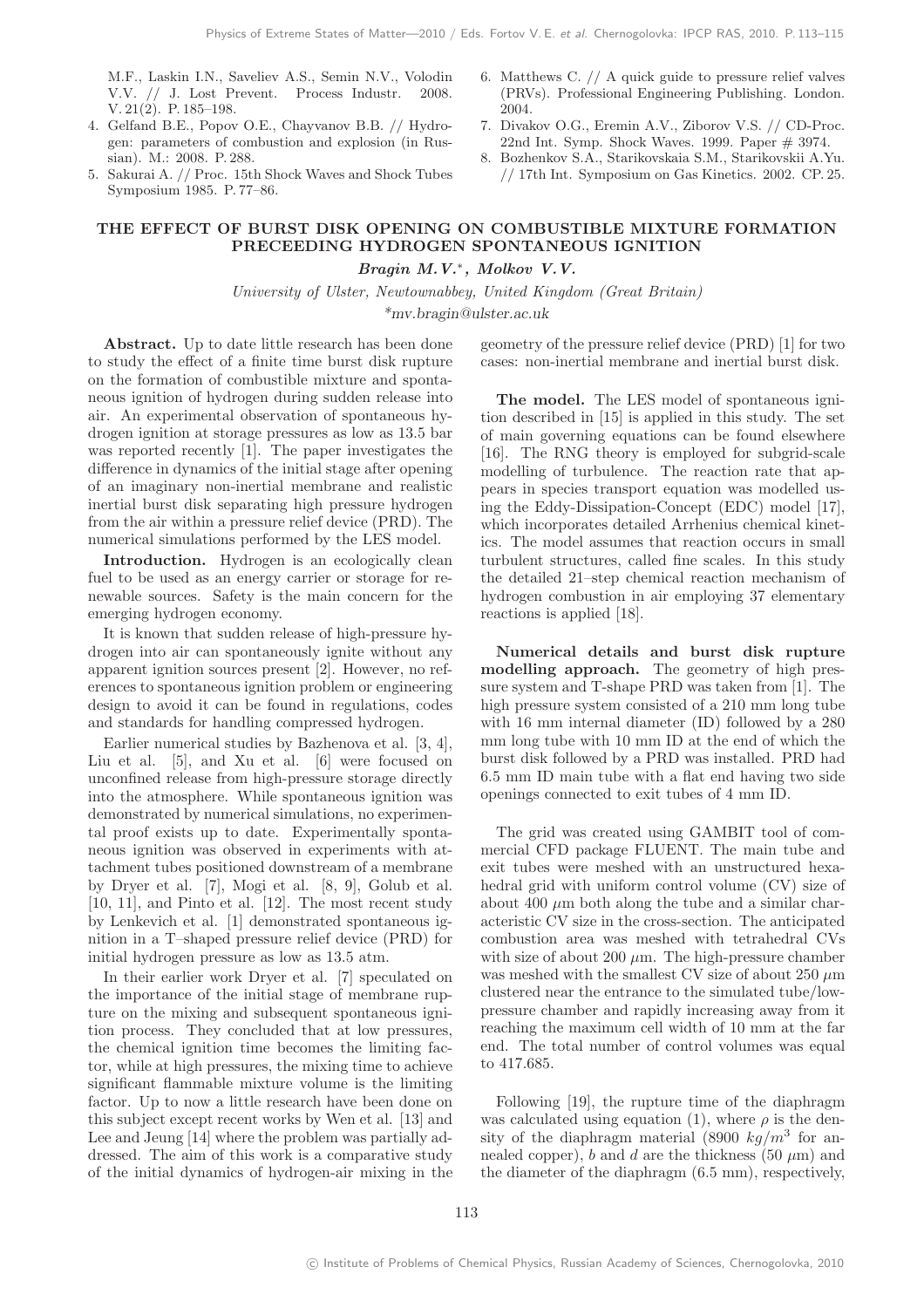

Figure 1. Comparison of temperature and mole hydrogen concentration dynamics for instant opening (left) and membrane rupture (right).

the value of k is 0.92, pressure  $p$  is taken as 13.5 atm.

$$
t = k \left(\frac{\rho bd}{p}\right)^{\frac{1}{2}} = 0.92 \times \left(\frac{8900 \, 5 \, 10^{-5} \, 6.5 \, 10^{-3}}{1.37 \, 10^6}\right)^{\frac{1}{2}} = 42.3 \, \mu \text{s.}
$$
 (1)

The burst-disk rupture process was approximated by 10 concentric rings openings in a step-like manner with opening times of each section listed in Table 1.

Table 1. Opening time of sections for 13.5 bar release.

| Section $ 1 $ 2 $ 3 $ 4 $ 5 $ 6 $ 7 $ 8 $ 9 $ 10                               |  |  |  |  |  |
|--------------------------------------------------------------------------------|--|--|--|--|--|
| Time, $\mu$ s   0   4.7   9.4   14.1   18.8   23.5   28.2   32.9   37.6   42.3 |  |  |  |  |  |

Non-slip impermeable adiabatic boundary conditions were used on all walls. The high pressure system was modelled as closed to exclude potential effects of numerical boundary conditions on the process. This assumption is applicable because the observation time in simulation is less than a time required for rarefaction wave to reach the end of high-pressure system. Initial conditions for high-pressure system were  $p_0 =$ 13.5 atm,  $T_0 = 300$  K and the mole fraction of hydrogen equal to 1. Low pressure chamber was filled with air (0.23 mass fraction of oxygen and 0.77 of nitrogen) at  $p_0 = 1$  atm and  $T_0 = 300$  K.

The problem was simulated using general-purpose CFD package FLUENT 6.3.26, which realises controlvolume based finite-difference method. The solver used

explicit linearisation of the governing equations with explicit method for solution of linear equation set. A second order upwind scheme with AUSM flux splitting was applied for flow discretisation. The four step Runge-Kutta algorithm was employed for advancement of solution in time. The time step was determined from Courant-Friedrichs-Lewy condition, where the CFL number was equal to 0.2 to ensure stability.

Results and discussion. Figure 1 presents the dynamics of temperature and hydrogen mole fraction in the initial stage after hydrogen releases into air. The membrane rupture process is governed by the formation of under-expanded jet from the membrane with increasing in time open fraction of the tube cross section. A barrel-like structure can be seen. The opening of the next concentric ring of the burst disk generates barrel of larger diameter and the flow pattern looks similar to the diamond-like shapes. For the case of instant opening of the non-inertial membrane the shock heated zone is almost three times thicker compared to the inertial membrane rupture case at the same moment of time. The inertial opening of the membrane generates more mixing between hydrogen and air, especially in the boundary layer of the tube walls. Maximum temperature in the shock-heated air is 50 K lower for the case of inertial membrane opening.

Conclusions. The initial dynamics of temperature and mixing of hydrogen with air in the PRD main tube following the burst disk rupture is studied. The comparison of membrane and instant openings of a burst disk was carried out. It was shown that for the case